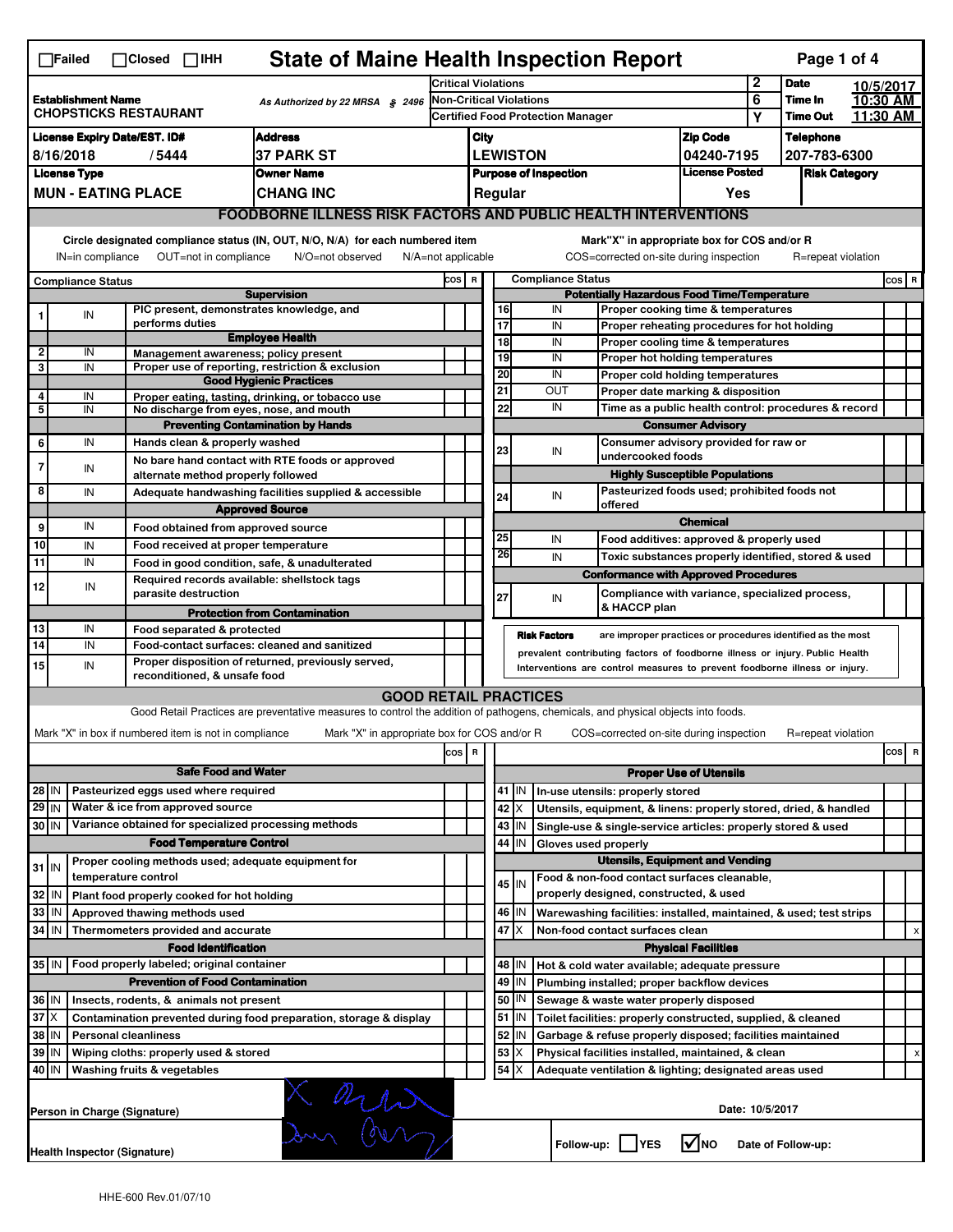|                                                           |                                     | <b>State of Maine Health Inspection Report</b> | Page 2 of 4 |                                 |              |  |                        |                                  |
|-----------------------------------------------------------|-------------------------------------|------------------------------------------------|-------------|---------------------------------|--------------|--|------------------------|----------------------------------|
| <b>Establishment Name</b><br><b>CHOPSTICKS RESTAURANT</b> |                                     | As Authorized by 22 MRSA § 2496                |             |                                 |              |  | 10/5/2017<br>Date      |                                  |
| License Expiry Date/EST. ID#<br>8/16/2018<br>/5444        | <b>Address</b><br><b>37 PARK ST</b> |                                                |             | City / State<br><b>LEWISTON</b> | /ME          |  | Zip Code<br>04240-7195 | <b>Telephone</b><br>207-783-6300 |
|                                                           |                                     | <b>Temperature Observations</b>                |             |                                 |              |  |                        |                                  |
| Location                                                  | <b>Temperature</b>                  |                                                |             |                                 | <b>Notes</b> |  |                        |                                  |
| cooler                                                    | 38                                  |                                                |             |                                 |              |  |                        |                                  |
| cooler                                                    | 39                                  |                                                |             |                                 |              |  |                        |                                  |
| rice                                                      | 150plus                             | hh                                             |             |                                 |              |  |                        |                                  |
| sandwich bar                                              | 38                                  |                                                |             |                                 |              |  |                        |                                  |
| bar cooler                                                | 40                                  |                                                |             |                                 |              |  |                        |                                  |
| Hot water                                                 | 110 plus                            |                                                |             |                                 |              |  |                        |                                  |





**Date: 10/5/2017**

**Health Inspector (Signature)**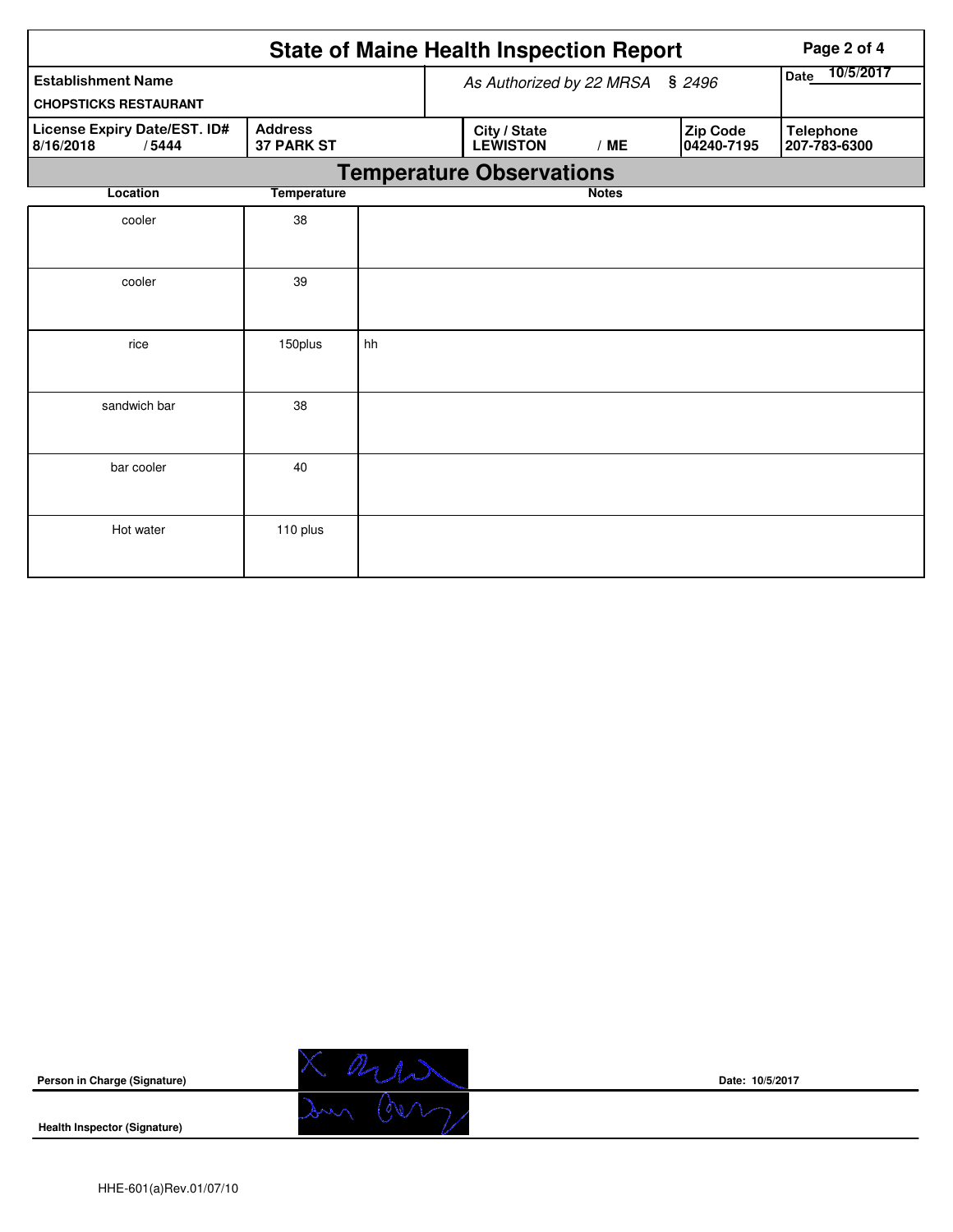| <b>State of Maine Health Inspection Report</b>                                                                                                     |                                     |                                 |           |                               |             |           |  |  |  |  |
|----------------------------------------------------------------------------------------------------------------------------------------------------|-------------------------------------|---------------------------------|-----------|-------------------------------|-------------|-----------|--|--|--|--|
| <b>Establishment Name</b>                                                                                                                          |                                     |                                 |           |                               | <b>Date</b> | 10/5/2017 |  |  |  |  |
| <b>CHOPSTICKS RESTAURANT</b>                                                                                                                       |                                     |                                 |           |                               |             |           |  |  |  |  |
| License Expiry Date/EST. ID#<br>8/16/2018<br>/5444                                                                                                 | <b>Address</b><br><b>37 PARK ST</b> | City / State<br><b>LEWISTON</b> | <b>ME</b> | <b>Zip Code</b><br>04240-7195 |             |           |  |  |  |  |
| <b>Observations and Corrective Actions</b>                                                                                                         |                                     |                                 |           |                               |             |           |  |  |  |  |
| Violations cited in this report must be corrected within the time frames below, or as stated in sections<br>8-405.11 and 8-406.11 of the Food Code |                                     |                                 |           |                               |             |           |  |  |  |  |
| 21: 3-501.17.(D): C: Date marking system used at the Eating Establishment does not meet the criteria list in code.                                 |                                     |                                 |           |                               |             |           |  |  |  |  |
| INSPECTOR NOTES: need date marking procdure                                                                                                        |                                     |                                 |           |                               |             |           |  |  |  |  |
| 37: 3-305.11: N: Food not protected from contamination during storage.                                                                             |                                     |                                 |           |                               |             |           |  |  |  |  |
| <b>INSPECTOR NOTES: food containers need to be covred</b>                                                                                          |                                     |                                 |           |                               |             |           |  |  |  |  |
| 42: 4-901.11.(A): N: Equipment and utensils not being dried properly.                                                                              |                                     |                                 |           |                               |             |           |  |  |  |  |
| INSPECTOR NOTES: need drying racks                                                                                                                 |                                     |                                 |           |                               |             |           |  |  |  |  |
| 47: 4-601.11.(C): C: Nonfood contact surfaces are not clean.                                                                                       |                                     |                                 |           |                               |             |           |  |  |  |  |
| INSPECTOR NOTES: clean fryolators (grease build-up) clean ranges and cooking equipment                                                             |                                     |                                 |           |                               |             |           |  |  |  |  |
| 47: 4-602.13: N: Non-food contact surfaces are not cleaned at a frequency necessary to preclude accumulation of soil residues.                     |                                     |                                 |           |                               |             |           |  |  |  |  |
| INSPECTOR NOTES: clean all shelving unit-refrigeration units -shelving in walk-in cooler                                                           |                                     |                                 |           |                               |             |           |  |  |  |  |
| 53: 6-201.11: N: Floors, walls, and ceilings are not smooth and easily cleanable.                                                                  |                                     |                                 |           |                               |             |           |  |  |  |  |
| INSPECTOR NOTES: repair wall by dishwasher and replace missing ceiling tiles                                                                       |                                     |                                 |           |                               |             |           |  |  |  |  |
| 53: 6-501.12: N: The physical facilities are not clean.                                                                                            |                                     |                                 |           |                               |             |           |  |  |  |  |
| <b>INSPECTOR NOTES: clean walls and floors</b>                                                                                                     |                                     |                                 |           |                               |             |           |  |  |  |  |
| 54: 6-501.14.(A): N: Ventilation not clean.                                                                                                        |                                     |                                 |           |                               |             |           |  |  |  |  |
| INSPECTOR NOTES: range hood system needs cleaning grease build-up                                                                                  |                                     |                                 |           |                               |             |           |  |  |  |  |
|                                                                                                                                                    |                                     |                                 |           |                               |             |           |  |  |  |  |
|                                                                                                                                                    |                                     |                                 |           |                               |             |           |  |  |  |  |
|                                                                                                                                                    |                                     |                                 |           |                               |             |           |  |  |  |  |
|                                                                                                                                                    |                                     |                                 |           |                               |             |           |  |  |  |  |
|                                                                                                                                                    |                                     |                                 |           |                               |             |           |  |  |  |  |
|                                                                                                                                                    |                                     |                                 |           |                               |             |           |  |  |  |  |
|                                                                                                                                                    |                                     |                                 |           |                               |             |           |  |  |  |  |
|                                                                                                                                                    |                                     |                                 |           |                               |             |           |  |  |  |  |

**Person in Charge (Signature)**

**Health Inspector (Signature)** 

X and

**Date: 10/5/2017**